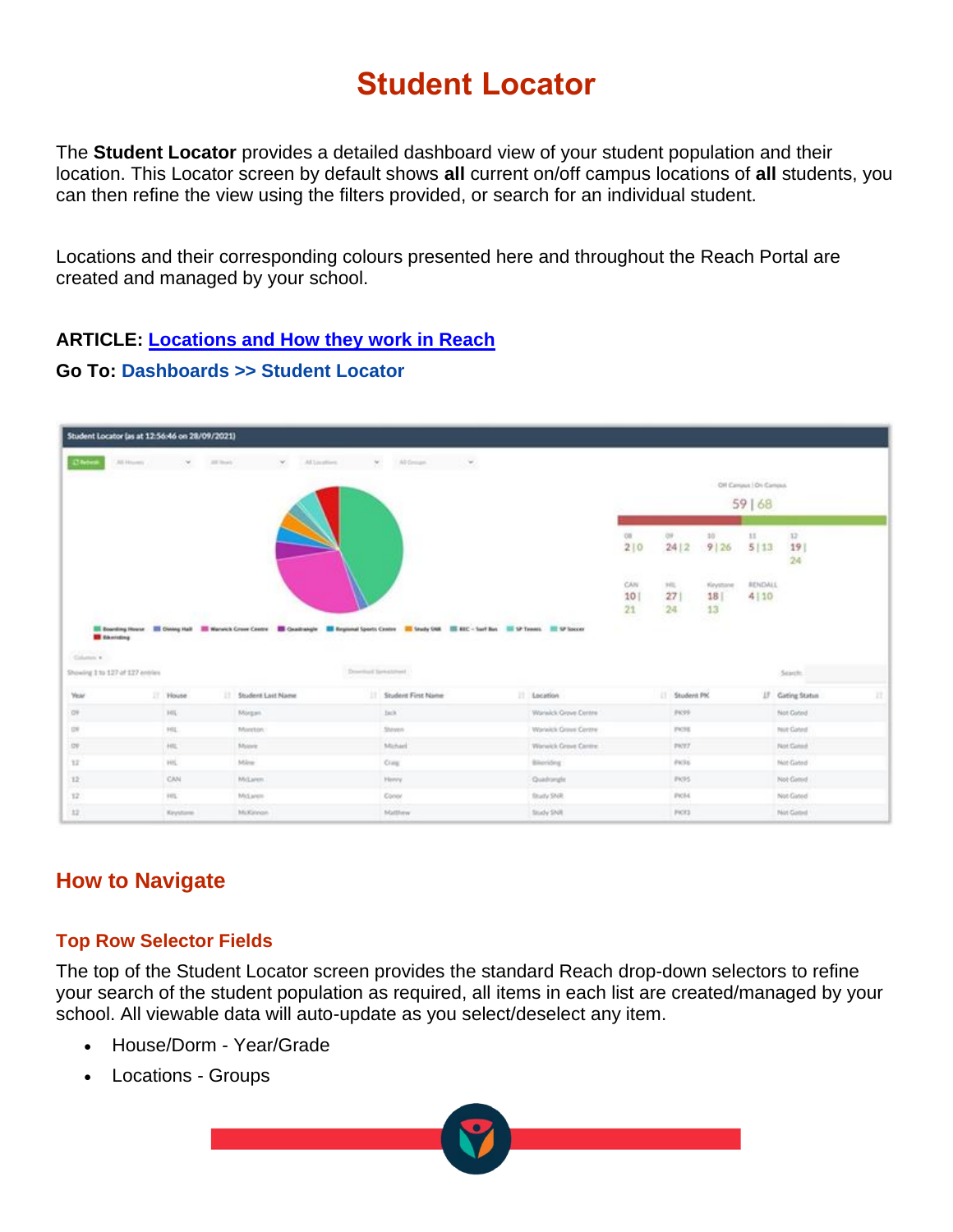You are also provided with a **Refresh** button to force the search again to update.

#### **For example**

When multiple staff members are using Reach from different devices at the same time, adjusting student locations via the Kiosk screen, will affect the search results, click **Refresh** to update.

| Student Locator (as at 12:56:46 on 28/09/2021) |            |              |           |              |               |              |            |  |  |  |
|------------------------------------------------|------------|--------------|-----------|--------------|---------------|--------------|------------|--|--|--|
|                                                | All Houses | $\checkmark$ | All Years | $\checkmark$ | All Locations | $\checkmark$ | All Groups |  |  |  |

#### **Chart Columns and Download**

Additional options to refine your search are available in the Chart View and above it, these include;

- **Columns** drop-down selector allows you to select/deselect any/all columns to filter the Chart View
- **Download Spreadsheet** button, when clicked, will directly download the current Chart View to your device
- **Search Bar** is provided for a quick, direct search for a particular student
- **Up/Down** arrows in each column header to filter the Chart View by that selected column

| Columns w                       |       |  |                   |                       |          |               |                         |  |
|---------------------------------|-------|--|-------------------|-----------------------|----------|---------------|-------------------------|--|
| Showing 1 to 127 of 127 entries |       |  |                   | Download Spreadsheet  |          |               | Search:                 |  |
| Year                            | House |  | Student Last Name | IT Student First Name | Location | IT Student PK | <b>IF</b> Gating Status |  |

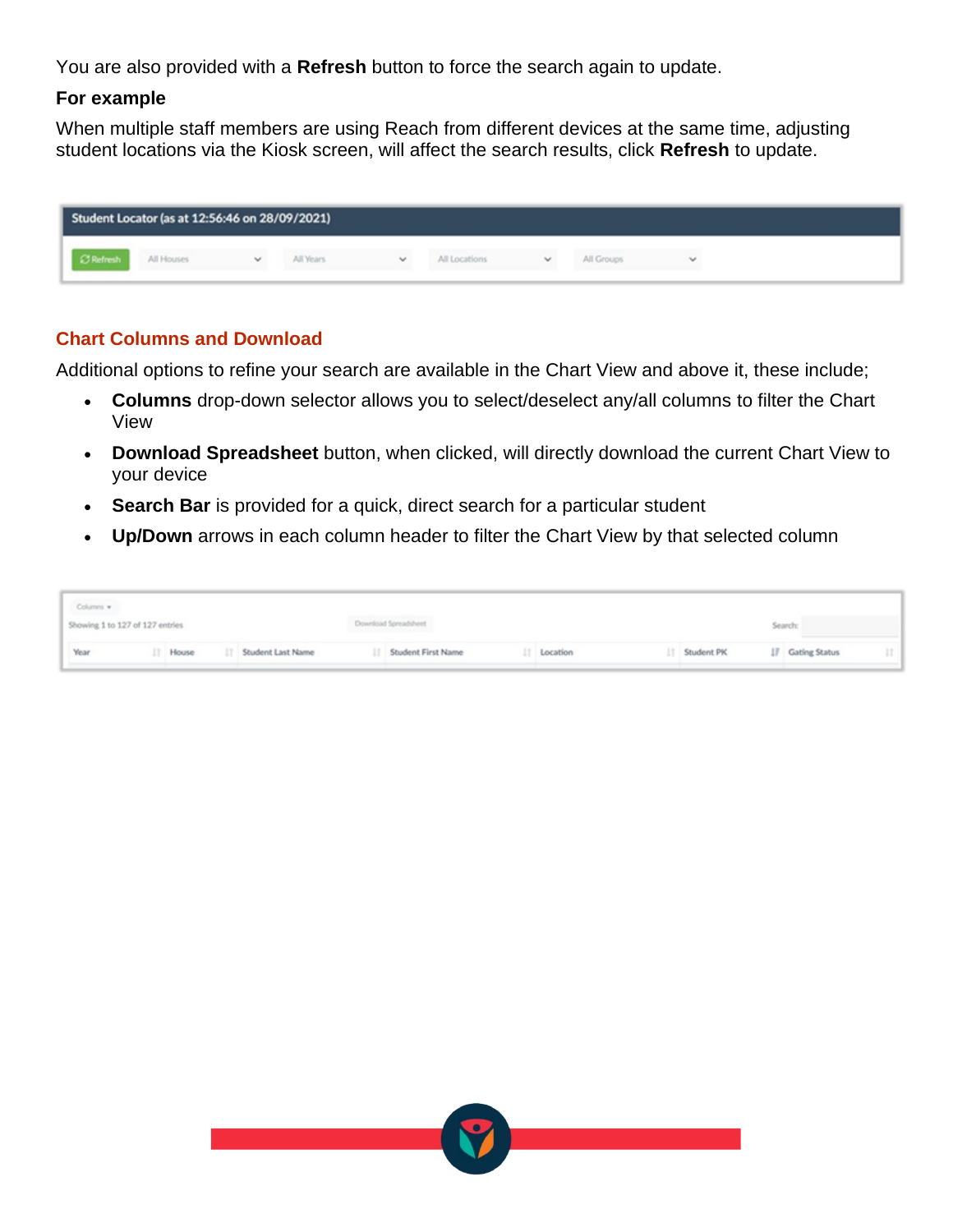# **How to view the Student Location Data**

There are three main areas to utilise;

- 1. The Pie Chart
- 2. OFF/ON Campus Indicator
- 3. Chart View

## **The Pie Chart**

The Pie Chart displays the entire student population as a simple interactive colour-coded view, these colours reflect the portion of students currently checked-in to each location.

- Hover your mouse over a slice of the Pie to show quick data for that location
- Click on any slice to display the data of that location, this will auto-update all data areas
- Click the slice again to return to the full selection